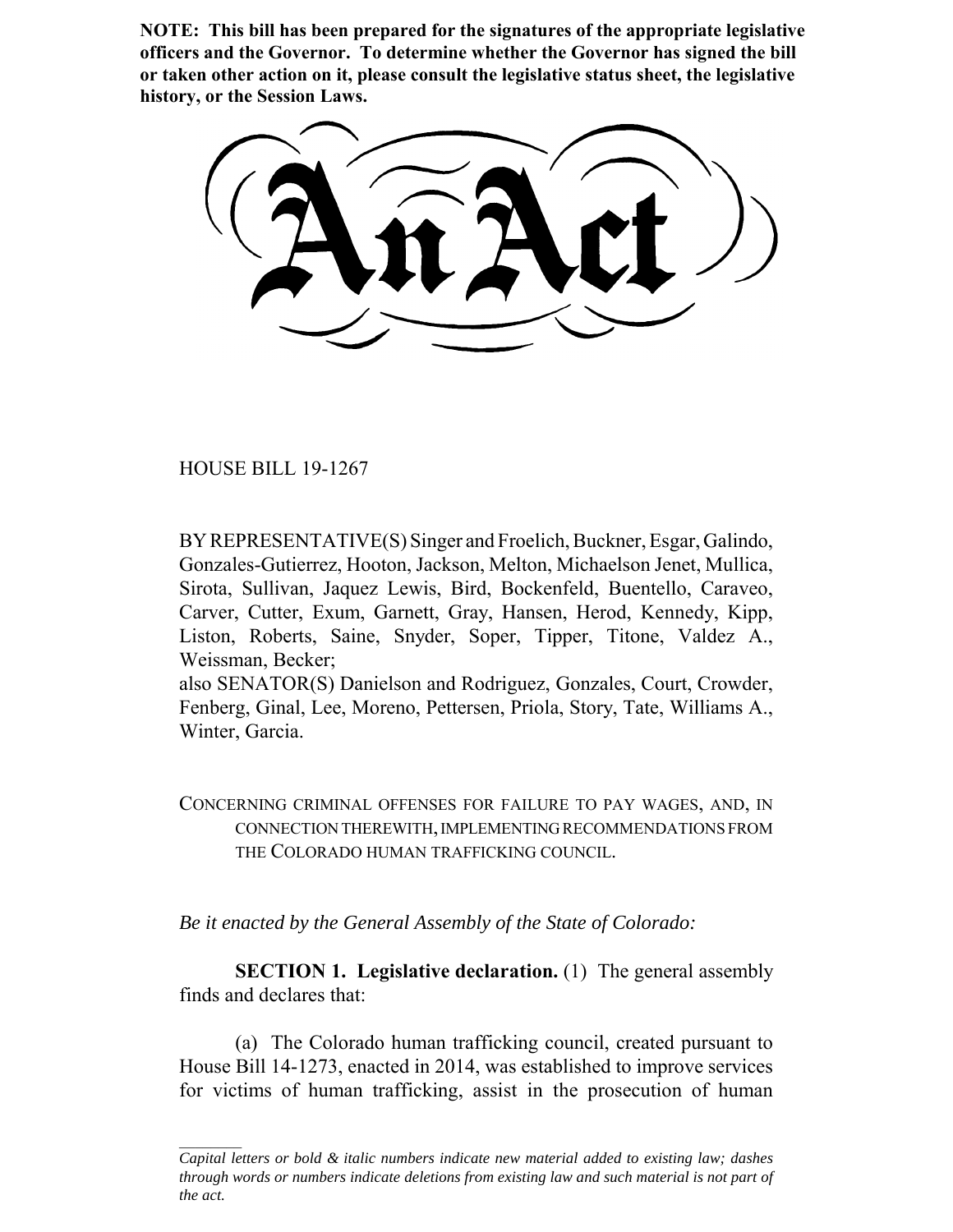traffickers, and combat the unlawful practice of human trafficking;

(b) The nonpartisan 31-member Colorado human trafficking council, its staff, and its partner volunteers should be recognized for their public service, dedication, and work in studying the epidemic of labor trafficking in Colorado and in committing themselves to the eradication of human trafficking in all its forms;

(c) The Colorado human trafficking council's 2018 annual report to the general assembly found that:

(I) Between 2015 and 2017, state prosecutors filed 129 cases using the new human trafficking statutes, only one of which was for labor trafficking;

(II) Victims of labor trafficking, like those of sex trafficking, should not be seen as complicit in their victimization and are worthy of justice;

(III) Persons who commit the crime of human trafficking often commit other crimes such as wage theft, tax evasion, and workers' compensation fraud, which drains local and state resources, as well as denies the state its right to revenue;

(IV) A comprehensive approach is needed to address the crime of labor trafficking; and

(V) A bill enacted by the general assembly to recognize labor as a thing of value that can be subject to theft would aid law enforcement in combating the crime of labor trafficking.

(2) The general assembly acknowledges that not all victims of wage theft are victims of human trafficking. Studies have found that, apart from human trafficking, wage theft costs individual workers in Colorado hundreds of millions of dollars in wages and benefits each year and costs the state of Colorado tens of millions of dollars in revenue.

(3) Therefore, the general assembly declares that:

(a) It is in the public interest of the state to adopt the recommendation of the Colorado human trafficking council to codify that

## PAGE 2-HOUSE BILL 19-1267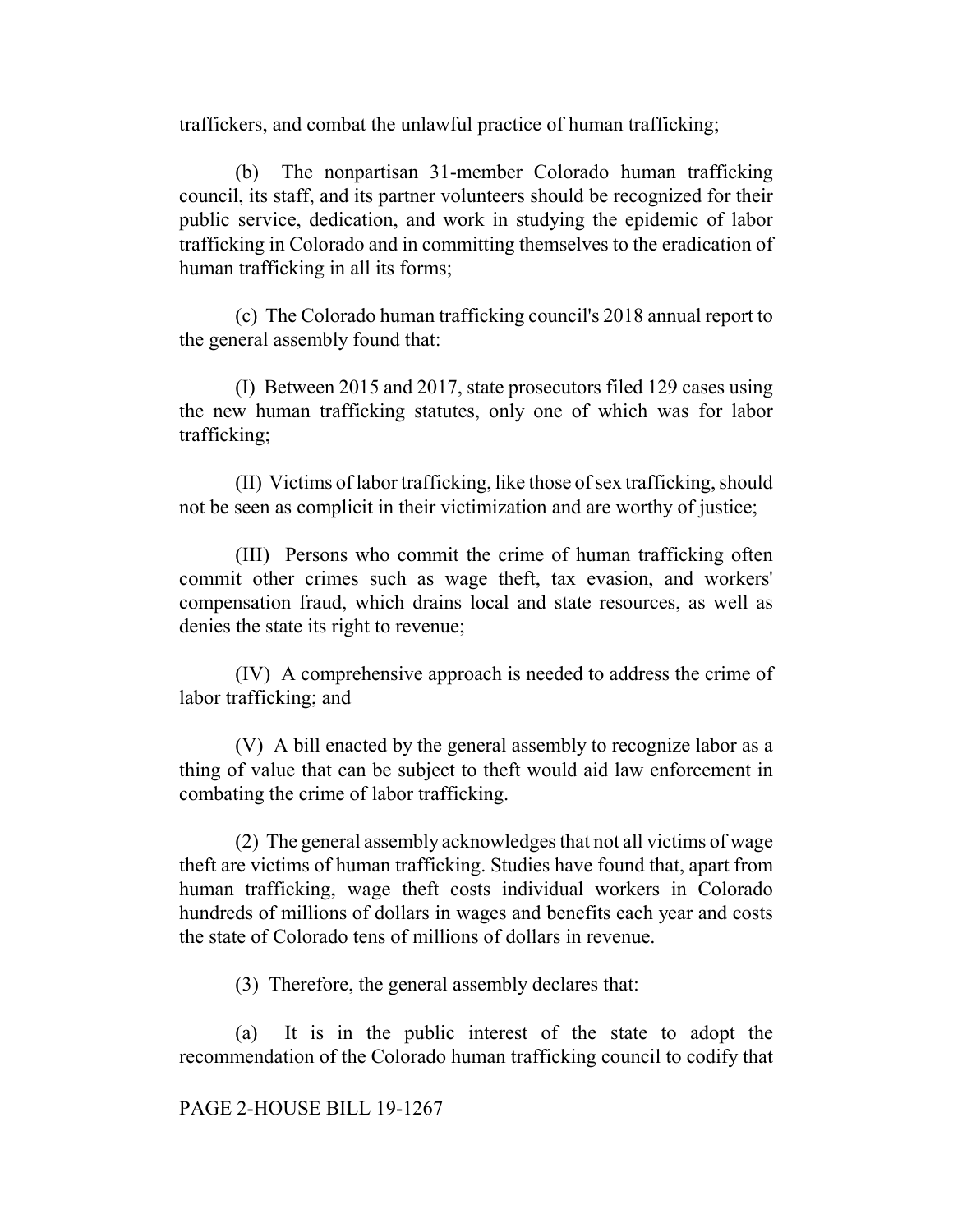labor is a thing of value subject to theft to assist in the enforcement and prosecution of laws designed to combat labor trafficking, which is a form of modern-day slavery;

(b) Existing law, as interpreted by the Colorado supreme court in *Leonard v. McMorris,* 63 P.3d 323 (2003), does not provide sufficient protections for workers and their families; and

(c) In order to protect all workers, it is necessary to close loopholes that allow for the exploitation of human labor for profit.

**SECTION 2.** In Colorado Revised Statutes, 8-4-101, **amend** the introductory portion, (5), and (6); and **add** (8.5) as follows:

**8-4-101. Definitions.** As used in this article ARTICLE 4, unless the context otherwise requires:

(5) "Employee" means any person, including a migratory laborer, performing labor or services for the benefit of an employer. in which the employer may command when, where, and how much labor or services shall be performed. For the purpose of this article, ARTICLE 4, RELEVANT FACTORS IN DETERMINING WHETHER A PERSON IS AN EMPLOYEE INCLUDE THE DEGREE OF CONTROL THE EMPLOYER MAY OR DOES EXERCISE OVER THE PERSON AND THE DEGREE TO WHICH THE PERSON PERFORMS WORK THAT IS THE PRIMARY WORK OF THE EMPLOYER; EXCEPT THAT an individual primarily free from control and direction in the performance of the service, both under his or her contract for the performance of service and in fact, and who is customarily engaged in an independent trade, occupation, profession, or business related to the service performed is not an "employee".

(6) "Employer" means every person, firm, partnership, association, corporation, migratory field labor contractor or crew leader, receiver, or other officer of court in Colorado, and any agent or officer thereof, of the above mentioned classes, employing any person in Colorado; HAS THE SAME MEANING AS SET FORTH IN THE FEDERAL "FAIR LABOR STANDARDS ACT",29 U.S.C. SEC. 203 (d), AND INCLUDES A FOREIGN LABOR CONTRACTOR AND A MIGRATORY FIELD LABOR CONTRACTOR OR CREW LEADER; except that the provisions of this article shall ARTICLE 4 DO not apply to the state or its agencies or entities, counties, cities and counties, municipal corporations,

PAGE 3-HOUSE BILL 19-1267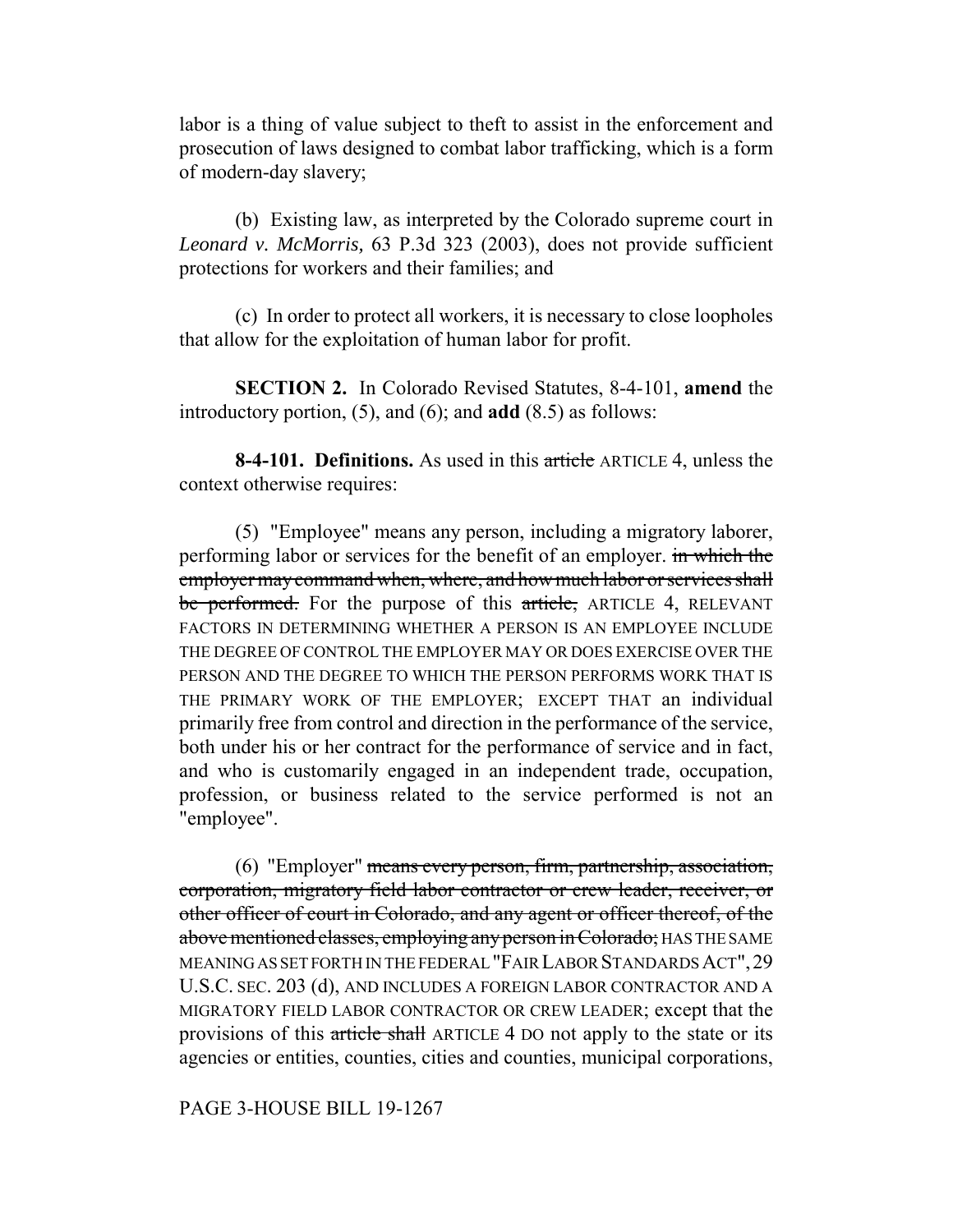quasi-municipal corporations, school districts, and irrigation, reservoir, or drainage conservation companies or districts organized and existing under the laws of Colorado.

(8.5) "FOREIGN LABOR CONTRACTOR" MEANS ANY PERSON WHO RECRUITS OR SOLICITS FOR COMPENSATION A FOREIGN WORKER WHO RESIDES OUTSIDE OF THE UNITED STATES IN FURTHERANCE OF THAT WORKER'S EMPLOYMENT IN COLORADO; EXCEPT THAT "FOREIGN LABOR CONTRACTOR" DOES NOT INCLUDE ANY ENTITY OF THE FEDERAL, STATE, OR LOCAL GOVERNMENT.

**SECTION 3.** In Colorado Revised Statutes, 8-4-114, **amend** (2) as follows:

**8-4-114. Criminal penalties.** (2) In addition to any other penalty imposed by this article ARTICLE 4, any employer or agent of an employer who being able to pay wages or compensation and being under a duty to pay, willfully refuses to pay WAGES OR COMPENSATION as provided in this article ARTICLE 4, or falsely denies the amount of a wage claim, or the validity thereof, or that the same is due, with intent to secure for himself, herself, or another person any discount upon such indebtedness or any underpayment of such indebtedness or with intent to annoy, harass, oppress, hinder, COERCE, delay, or defraud the person to whom such indebtedness is due, is guilty of a misdemeanor and, upon conviction thereof, shall be punished by a fine of not more than three hundred dollars, or by imprisonment in the county jail for not more than thirty days, or by both such fine and imprisonment. For purposes of this section, "being able to pay wages or compensation" does not include an employer who is unable to pay wages or compensation by reason of a chapter 7 bankruptcy action or other court action that results in the employer having limited control over his or her assets COMMITS THEFT AS DEFINED IN SECTION 18-4-401

**SECTION 4.** In Colorado Revised Statutes, **amend** 8-6-116 as follows:

**8-6-116. Violation - penalty.** (1) The minimum wages fixed by the director, as provided in this article, shall be ARTICLE 6, ARE the minimum wages paid to the employees, and the payment to such employees of a wage less than the minimum so fixed is unlawful, and every employer or other person who INTENTIONALLY, individually or as an officer, agent, or

PAGE 4-HOUSE BILL 19-1267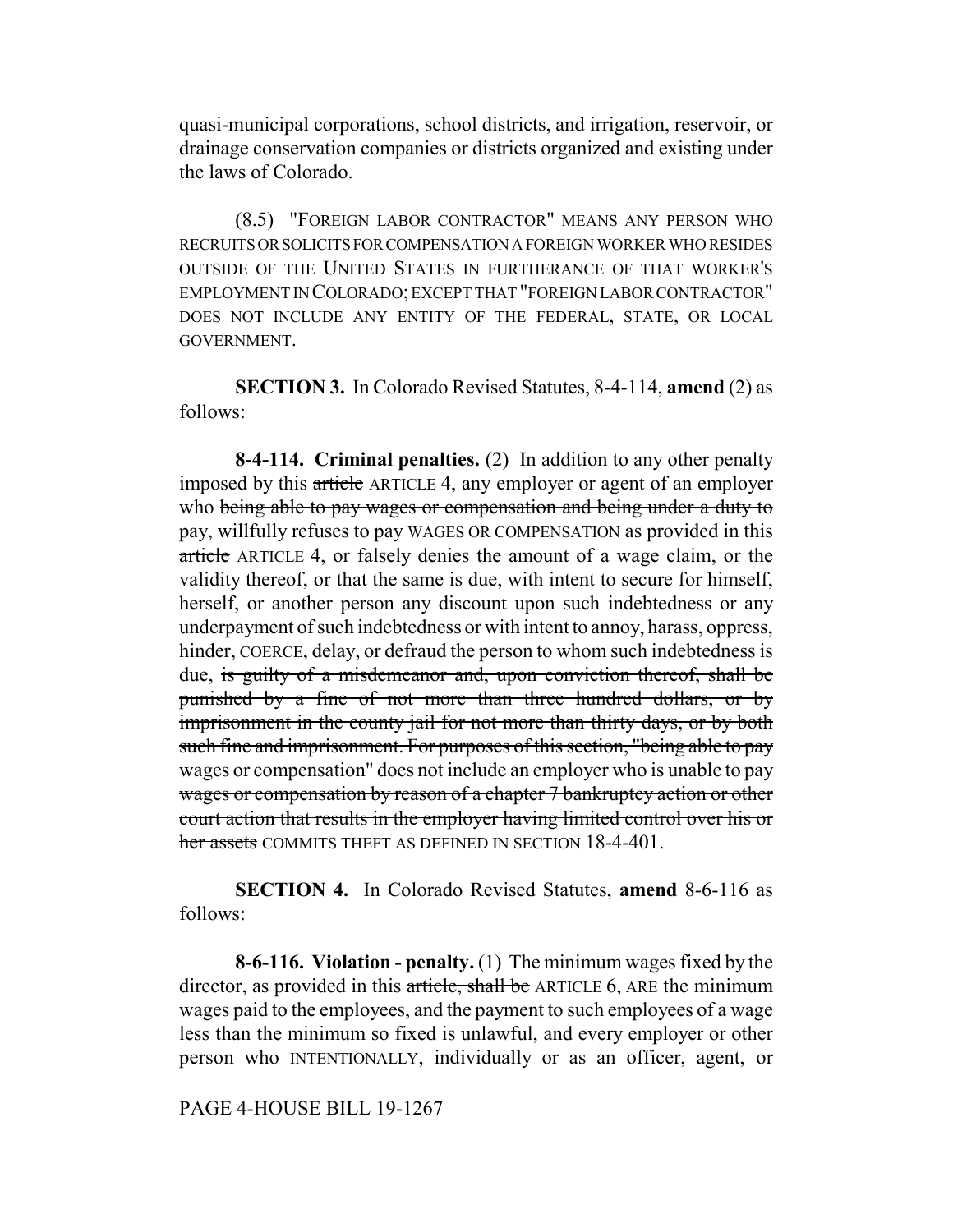employee of a corporation or other person, pays or causes to be paid to any such employee a wage less than the minimum is guilty of a misdemeanor and, upon conviction thereof, shall be punished by a fine of not less than one hundred dollars nor more than five hundred dollars, or by imprisonment in the county jail for not less than thirty days nor more than one year, or by both such fine and imprisonment COMMITS THEFT AS DEFINED IN SECTION 18-4-401.

(2) FOR THE PURPOSE OF THIS SECTION, THE AMOUNT OF THE THEFT IS THE UNPAID BALANCE OF THE FULL AMOUNT OF THE MINIMUM WAGE, AS DESCRIBED IN SECTION 8-6-118.

**SECTION 5. Potential appropriation.** Pursuant to section 2-2-703, C.R.S., any bill that results in a net increase in periods of imprisonment in state correctional facilities must include an appropriation of money that is sufficient to cover any increased capital construction, any operational costs, and increased parole costs that are the result of the bill for the department of corrections in each of the first five years following the effective date of the bill. Because this act may increase periods of imprisonment, this act may require a five-year appropriation.

**SECTION 6. Act subject to petition - effective date applicability.** (1) This act takes effect January 1, 2020; except that, if a referendum petition is filed pursuant to section 1 (3) of article V of the state constitution against this act or an item, section, or part of this act within the ninety-day period after final adjournment of the general assembly, then the act, item, section, or part will not take effect unless approved by the people at the general election to be held in November 2020 and, in such case, will take effect on the date of the official declaration of the vote thereon by the